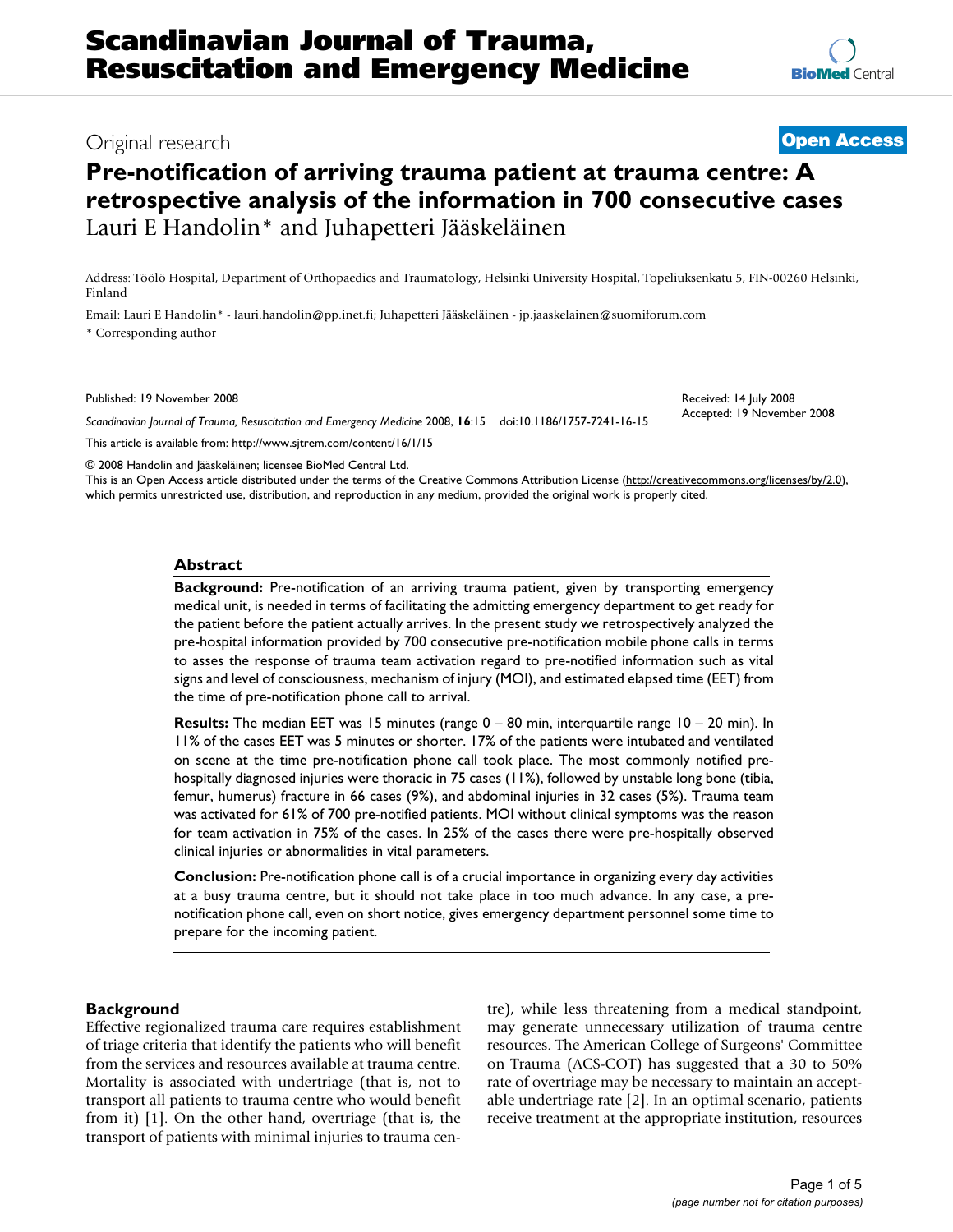are allocated appropriately, and the clinical outcome is optimized [3].

Ambulance-hospital pre-notification of impending arrival of trauma patient to the emergency department (ED) is of crucial importance. Pre-notification gives the ED few minutes to judge the level of needed preparation maneuvers, including the decision whether to activate the trauma team or not. It also facilitates the ED to prepare the practical issues and logistics for arriving trauma patient. The benefit of appropriate pre-notification is documented also in care of stroke patients and acute myocardial infarction patients by shortening the door to medical review and the door to needle time, respectively [4,5].

Helsinki University hospital provides acute trauma care for Helsinki and it's surroundings, resulting in a catchments area of about 1.5 million people (25% of the Finnish population). Töölö hospital, Helsinki University Hospital's trauma centre, provides the acute care for vast majority of major blunt traumas excluding patients younger than 16 years not having a suspected brain injury and patients with a major penetrating torso trauma. Töölö hospital is the largest trauma centre in Finland, and one of the largest in Scandinavia, with annual number of patients having ISS>15 and > 22 being 550 and 350, respectively [6].

The emergency medical system (EMS) provides ambulance-hospital pre-notification for Töölö hospital practically on every arriving trauma patient. The aim of the present study was to analyze the information provided by pre-notifications of arriving trauma patients, and to analyze the response on the trauma team activation (TTA) in regard to varying kind of pre-notified information, such as vital signs (VS) and mechanism of injury (MOI).

#### **Methods**

Regarding the routine Töölö hospital trauma protocol, the information of every pre-notification phone call ED receives, is written down and archived. Pre-notification information is routinely collected on special form developed for the purpose, focusing on the issues related to the MOI, VS and LOC, anatomic injury (AI), and the EET (median, range, interquartile range (IQR)).

During the 12 month period, from September 1st 2005 to August 31<sup>st</sup> 2006, all consecutive pre-notification forms of the arriving trauma patients were retrospectively reviewed. The pre-notified and recorded data on MOI, VS, LOC, AI, TTA and EET was analyzed. In terms of EET, the arriving patients were divided into three categories; the ones arriving from inside the city of Helsinki, the ones arriving from two surrounding major cities (Espoo and Vantaa), and the ones arriving from outside of these three cities.

If GCS (Glasgow coma scale) is not assessed on scene, EMS personnel are asked to describe the level of consciousness by "normal", "decreased", or "unconscious". In addition to a clinical description of level of consciousness, the contacting EMS personnel are also asked to asses the hemodynamics as "stable" or "unstable". Both Revised Trauma Score (RTS) [7] and coded RTS of arriving patients were assessed in the present study if all the needed parameters (respiratory rate, systolic blood pressure, and GCS) were available.

The present study focuses only on the crucial information provided by EMS before the arrival of trauma patient. No comparisons to the clinical findings or outcome in hospital were made. Due to the nature of the present study, further statistical analyses were not conducted nor there was a need for institutional board approval.

## **Results**

During the 12 month study period, the ED at Töölö hospital received 700 pre-notification phone calls on arriving trauma patients (on average 58 calls per month). The high incidence months were July and August, February and March being the "silent" ones. The hourly distribution of pre-notification phone calls was observed to be relative even during the 24 hour period: 31% took place between 07 – 15 hours, 39% between 15 – 22 hours, and 30% between 22 – 07 hours, respectively.

The median EET from the time of pre-notification phone call to arrival was 15 minutes (range 0 – 80 min, IQR 10 – 20 min) in all patients, but tended to be a little longer (15 min, range 0 – 80 min, IQR 10 – 25 min) in cases the trauma team was judged to be activated. In 11% of the cases EET was 5 minutes or shorter. The median EET was 10 minutes (range 0 – 35 min, IQR 5 – 15 min) in patients coming inside the city of Helsinki (229 patients), and 15 minutes (range  $1 - 35$  min, IQR  $10 - 16$  min) in patients coming from surrounding cities of Espoo and Vantaa (144 patients). The longest median EET, 20 minutes (range 0 – 80 min, IQR 15 – 30 min), was observed in patients coming outside of the surrounding cities (327 patients). The mechanisms of injuries are presented in Figure 1. 97% of the pre-notified patients had sustained blunt injury (3% sustained penetrating injury). In 42 cases (6%) EMS prenotified of two or more (two to five) simultaneously arriving trauma patients from the same injury site.

17% of the patients were intubated on scene at the time pre-notification phone call took place. Also, all the needed information for assessing RTS was present only in 6% of the non-intubated cases. The most common missing RTS parameter was respiratory rate, missing in 94% of the non-intubated cases. In patients with all the needed data, the median RTS was 7.841 (range 5.030 – 7.841,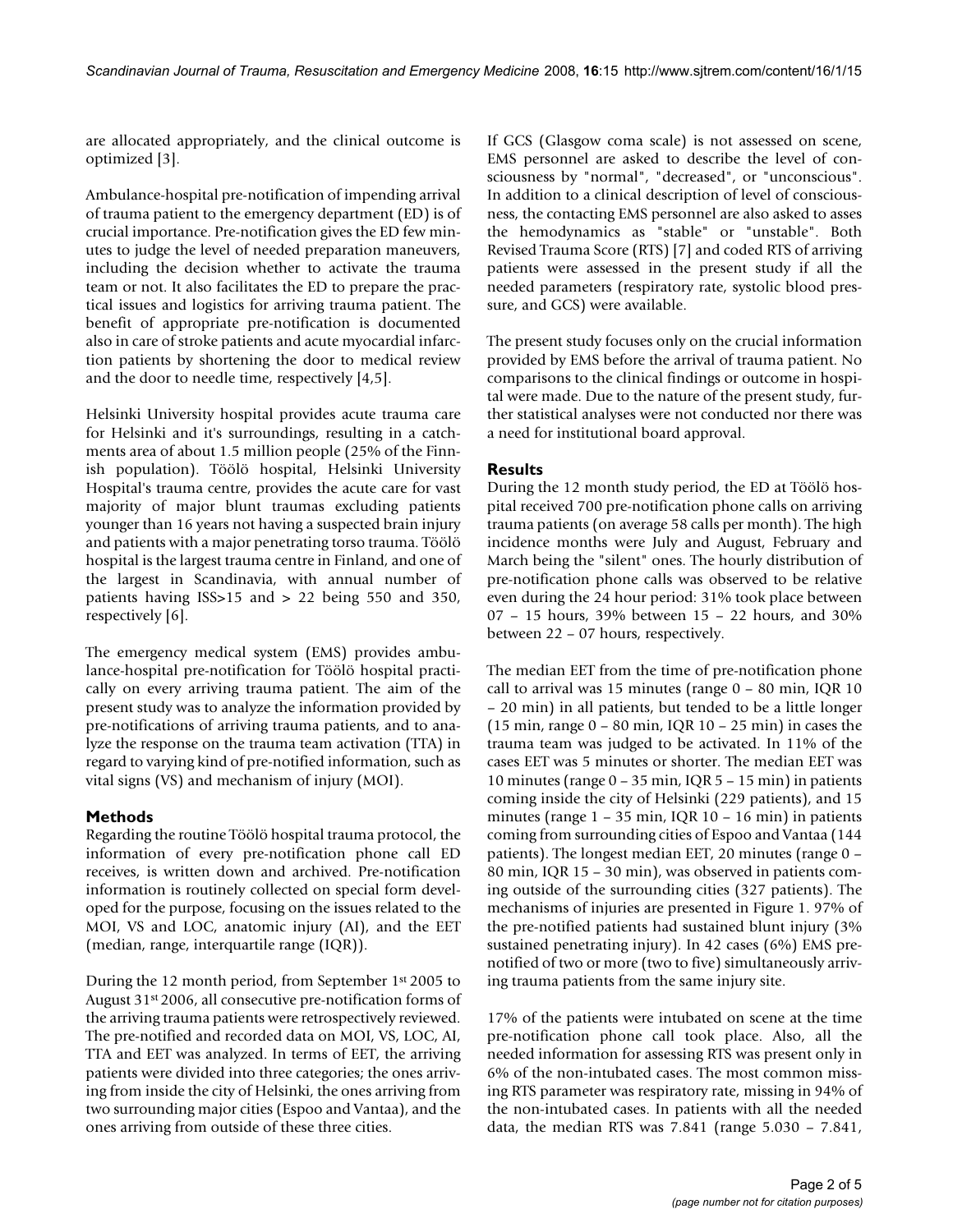

#### The mechanisms of injuries of 700 pre-noti gency department (number pr **Figure 1** e-notifications in brackets) fied arriving trauma patients during 12 month study period at Töölö hospital emer-**The mechanisms of injuries of 700 pre-notified arriving trauma patients during 12 month study period at Töölö hospital emergency department (number of pre-notifications in brackets).**

IQR 6.904 – 7.841) and the median coded RTS 12 (range 8 – 12, IQR 11 – 12). Vital signs and level of consciousness at the time of pre-notification phone call in all patients, patients intubated on scene, and patients with TTA is presented in Table 1.

The percentage of pre-notified patients sustaining observed anatomic injuries (AI) was noted to be low. The most commonly notified pre-hospitally diagnosed (or strongly suspected) injuries were thoracic in 75 cases (11%), followed by unstable long bone (tibia, femur, humerus) fracture in 66 cases (9%), and abdominal injuries in 32 cases (5%). Unstable pelvic ring fracture was observed in 10 and amputated extremity in three cases (1% and 0.4%, respectively).

In nine cases (1%) contacting EMS pre-notified of the need for a prompt emergency procedure to be carried out immediately upon arrival. In four cases (0.6%) EMS was not able to establish patent airway, in another four cases (0.6%) there was a need for proper decompressive thoracotomy, and in one case (0.1%) EMS was not able to establish any proper intravenous lines.

There were no remarks on possible TTA in 63 (9%) studied pre-notification forms. In the rest of 637 cases, trauma

**Table 1: Median values of vital parameters at the time of pre-notification phone call in all patients, intubated patients, and patients with trauma team activation (range, interquartile range).**

|                                             | Heart rate                                           | Respiratory rate                               | Systolic blood pressure                                  | GCS                   |
|---------------------------------------------|------------------------------------------------------|------------------------------------------------|----------------------------------------------------------|-----------------------|
| All patients                                | $90(43 - 180, 76 - 100)$                             | $18(10-50, 15-24)$                             | $124(50 - 245, 110 - 140)$                               | $15(3 - 15, 13 - 15)$ |
| Intubated on scene<br>Trauma team activated | $85(48 - 140, 70 - 100)$<br>$90(48 - 180, 78 - 100)$ | $\overline{\phantom{a}}$<br>$20(10-50, 16-24)$ | $115(50 - 210, 100 - 130)$<br>$120(56 - 220, 110 - 140)$ | $14(3 - 15, 6 - 15)$  |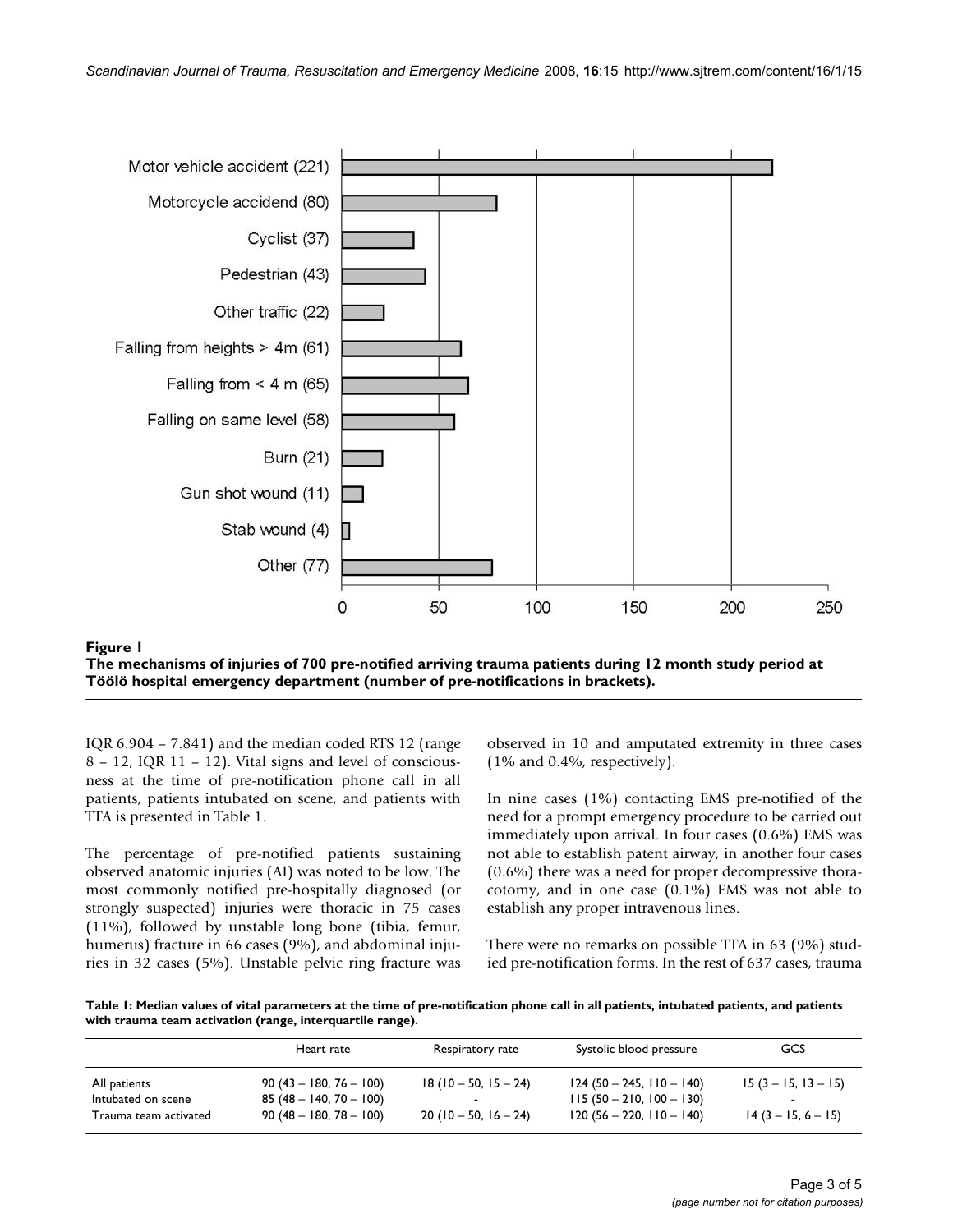team was activated for 389 pre-notified patients (61%). MOI was the only reason for TTA in 75% of the cases. The reason to TTA and the person judging the TTA is presented in Table 2.

# **Discussion**

A recent study indicates a lower risk of death when care of traumatized patient is provided in a trauma centre compared to non-trauma centre [1]. Different standardized protocols and procedures on trauma care are characteristic routines in a dedicated trauma centre. Pre-notification of an arriving trauma patient is needed for giving an ED some minutes to get ready for the patient before the patient actually arrives.

In the preparing process for an arriving trauma patient at ED, two levels can be identified; basic and special level. In basic level, all the basic preparing procedures, such as trauma team activation, are carried out. This is normally enough for vast majority of arriving trauma patients. However, in some cases EMS meets physiological or anatomical conditions, such as lack of patent airway, which has to be taken care of immediately upon arrival. These pre-notified conditions launch special level of preparations, and are of crucial importance in executing emergency operations promptly after an arrival. However, the pre-notified information should be kept simple and focused only in relevant issues, since only parts of verbal information can be recalled when taking care of arriving trauma patients [8].

The median EET from the time of pre-notification phone call was observed to be 15 minutes in the present study. Our experience in Töölö hospital ED is that 15 minutes is an optimal period of time, since it allows individual trauma team members to work in different parts of hospital still being able to reach trauma bay well before the arriving patient. On the other hand, if pre-notification takes place too much in advance, there is always a risk that individual team members may end up doing something else before entering trauma bay, and thus meeting a risk of being late. It might even be favorable to ask peripherial EMS, the ones bringing patients from outside of the downtown, to give their pre-notifications little later en route in terms of decreasing inappropriate long EETs. On the other hand, future technology, such as global positioning based real-time tracking systems and digital data transmission between EMS and hospitals, could provide us with more accurate and precise pre-notifications in the future.

There were two or more simultaneous patients arriving from the same injury site almost once a week. In addition to that, there might be simultaneous trauma patients arriving from different injury sites resulting in multiple patient scenarios. In such cases, it is obligatory for ED to get pre-notification in terms of recruiting enough personnel to accommodate the needed number of trauma teams. That becomes of crucial importance in scenarios when the number of ED personnel is not enough, and more personnel has to be recruited from the other parts of hospital.

It has been stated that unnecessary trauma team activations should be balanced in terms of gaining optimal initial trauma care to all severely injured patients [9]. That is, trauma teams involving several specialties and personnel are considered expensive and limited resource, which should be utilized in reasonable manner. Also, the efficient use of hospital resources utilized in TTAs, should be addressed in economical points of view. In addition to the disturbance for normal hospital work the team activation results, through its personnel leaving the routine daily tasks and gathering to the trauma bay, the unnecessary utilization of teams may result in decrease of the team morale.

Normally trauma admitting hospitals, including our, base their trauma team activation criteria on three categories including observed physiological signs, anatomical symptoms, and mechanism of injury. In recent rapport from

| Table 2: Characteristics related to trauma team activation on the basis of information obtained from the 700 pre-notification phone |  |
|-------------------------------------------------------------------------------------------------------------------------------------|--|
| calls.                                                                                                                              |  |

|                                                                                               | no. of cases/all cases | percentage of cases |
|-----------------------------------------------------------------------------------------------|------------------------|---------------------|
| Trauma team activated                                                                         | 389/637                | 61%                 |
| Reason for trauma team activation recorded                                                    | 255/389                | 66%                 |
| Reason – abnormal vital signs or level of consciousness                                       | 29/255                 | 11%                 |
| Reason – mechanism of injury                                                                  | 191/255                | 75%                 |
| Reason – EMS doctor escorting the patient (no abnormal vital signs or level of consciousness) | 35/255                 | 14%                 |
| Personnel judging trauma team activation recorded                                             | 469/700                | 67%                 |
| Judgment of activation - trauma nurse                                                         | 288/469                | 61%                 |
| Judgment of activation - trauma team leader                                                   | 146/469                | 31%                 |
| Judgment of activation – trauma nurse and team leader in consensus                            | 35/469                 | 7%                  |

637 (91%) studied pre-notification forms contained sufficient information for the analysis.